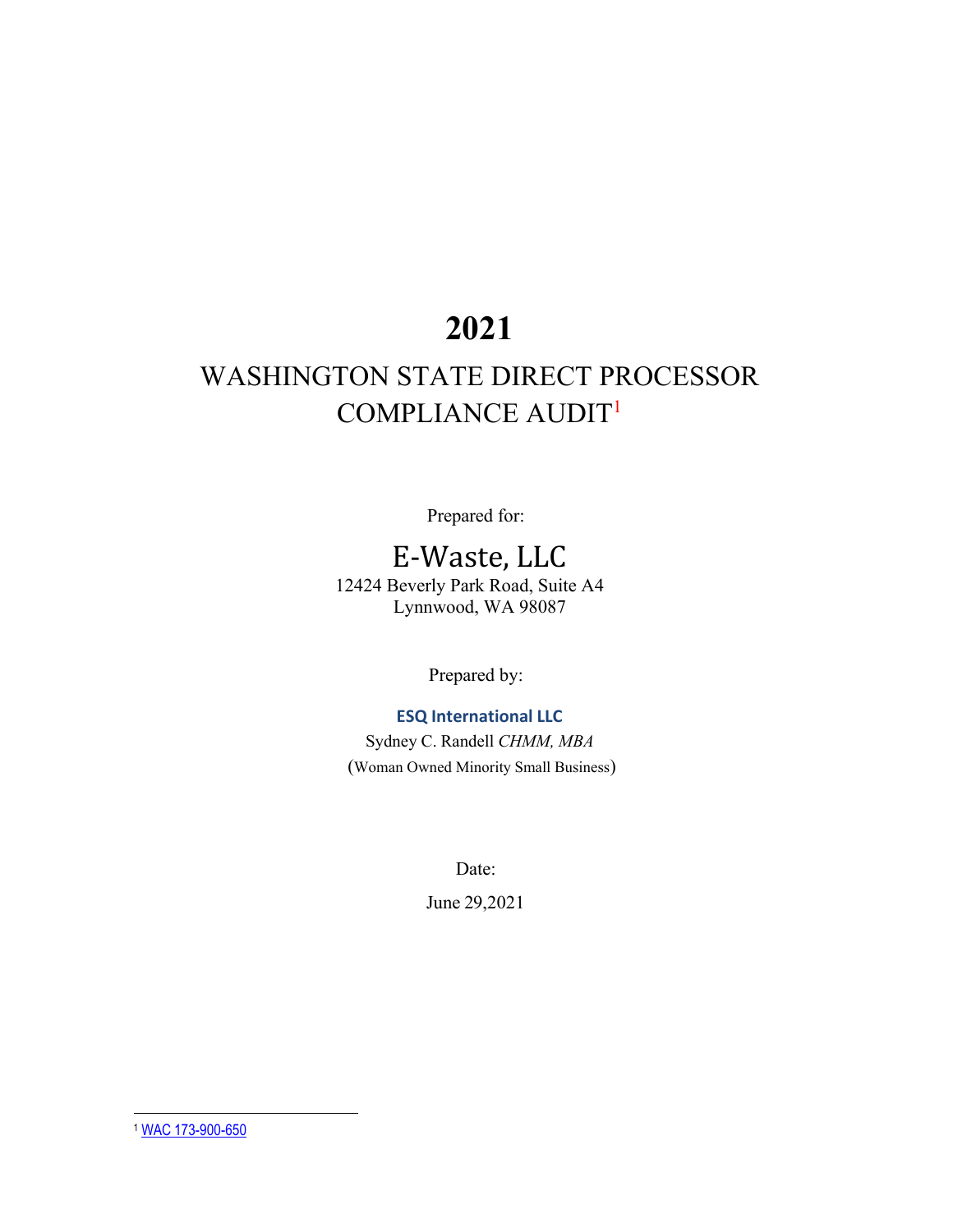#### **1.0 INTRODUCTION**

ESQ International LLC (ESQI) was retained by E-Waste, LLC to perform a Washington Director Processor Compliance audit of their electronics recycling (E-cycling) operations located at 12424 Beverly Park Road, Suite A4, Lynnwood, WA 98087. The on-site facility compliance audit was conducted by ESQ International LLC's auditor, Sydney C. Randell accompanied by Sam Kim, President and Paul Kim, VP of Operations of E-Waste LLC, on June 29, 2021.

### **2.0 PURPOSE AND SCOPE**

The purpose of the audit is to assess E-Waste, LLC.'s facility operations to assess its compliance with WAC 173-900-650. The audit report is limited to observations and records reviewed from the on-site inspection conducted on June 29, 2021 and may not capture all environmental and safety compliance issues that were either not evident or may occur in the future.

### **3.0 SUMMARY OF AUDIT RESULTS**

Please see (next section) *Washington Administrative Code 173-900-650 Facility Compliance Audit Checklist*.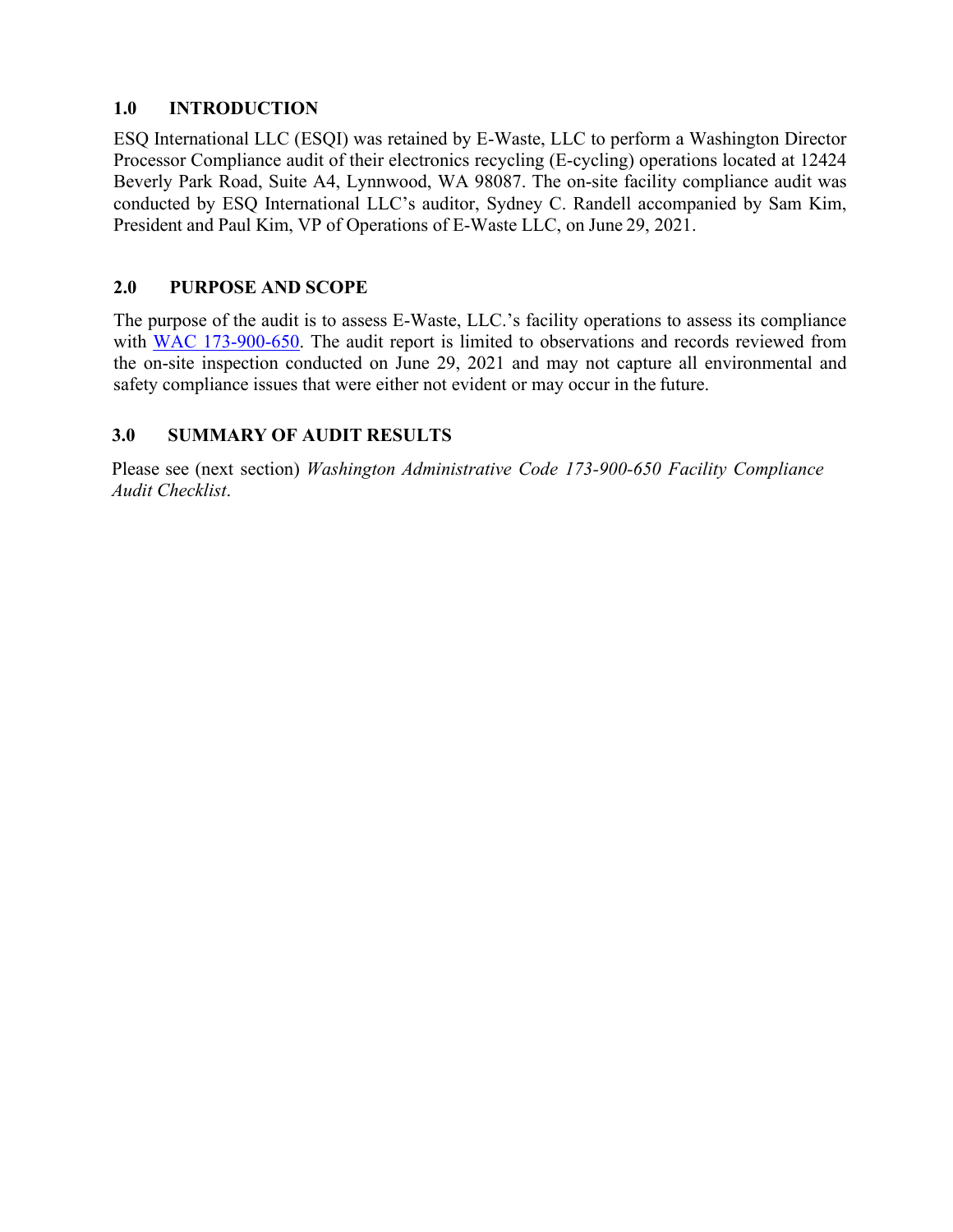### **Washington Administrative Code 173-900-650 Facility Compliance Audit Checklist**

**Facility Name:** E-Waste, LLC

**Facility Address:** 12424 Beverly Park Road, Suite A4, Lynnwood, WA 98087

**Facility Contact:** Sam Kim, President

**Facility Contact Email:** [sam@e-wastes.com](mailto:sam@e-wastes.com)

**Facility Contact Phone No.:** 425-239-4118

**Facility Contact Fax No.:** 425-239-4118

**Facility Size (in square feet):** ~15,000

**Number of Employees:** 10

**Hours of Operation:** 8:30am to 4:30pm (M-F), 8:30 – 2:30pm (Sat), closed Sundays

**Applicable Waste Permit (e.g. EPA ID#):** NA

**Applicable Air Permit:** NA. No air emissions.

**Applicable Stormwater Permit:** stormwater No Exposure Certification (NEC)

F**acility Description:** The facility is located within an industrial area. The facility occupies a building with approx. 15,000 square feet of lease space. The building is a pre-engineered metal building with a concrete floor.

**Brief Description of Process(es):** Facility collects, transports, and processes end-of-life electronic products - TVs, monitors, computers, laptops & e-readers known as CEPs under the Washington Extended Producer Responsibility (EPR) program administered by WMMFA and Washington Dept. of Ecology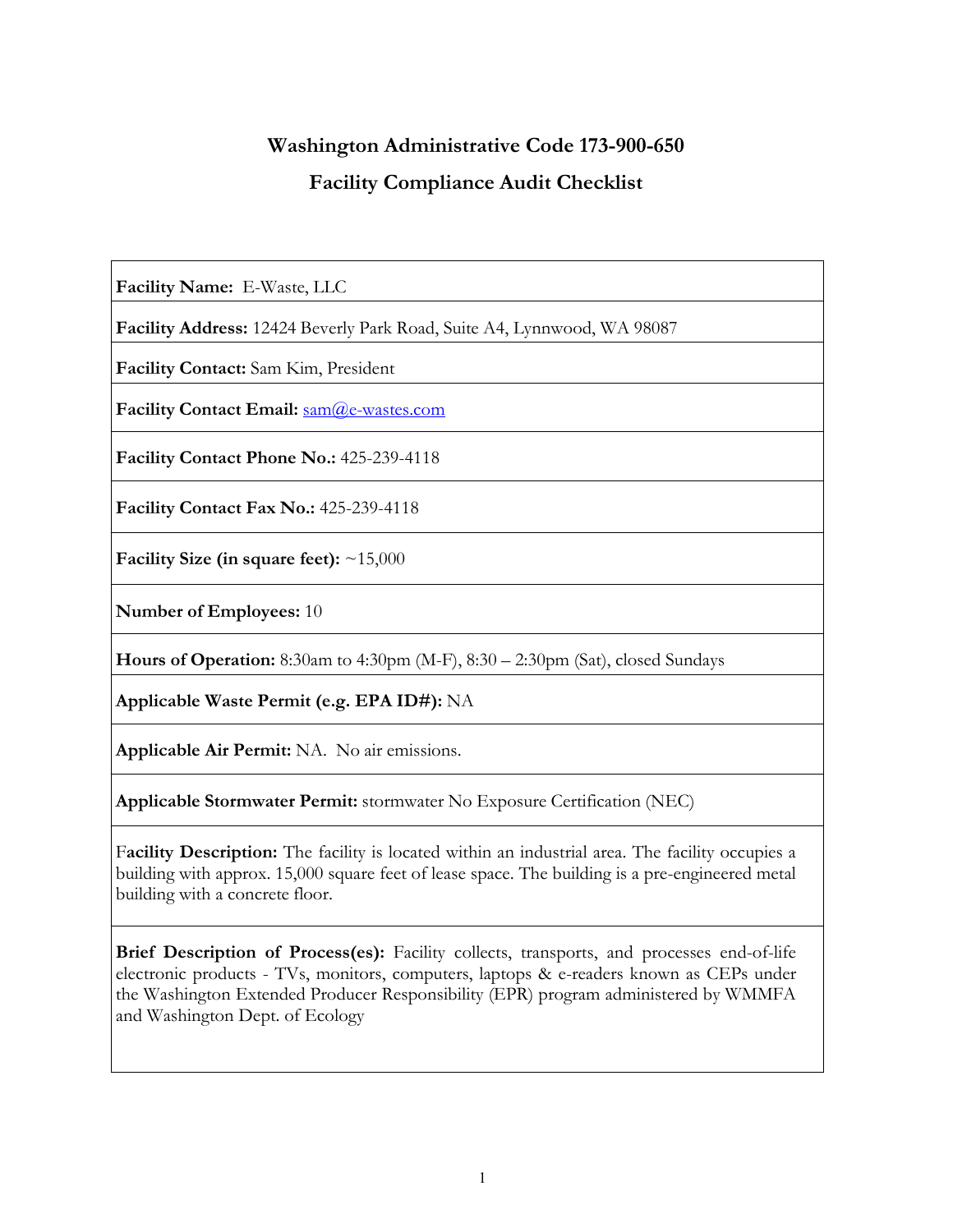| No. | <b>Section</b>                          | Standard <sup>a</sup>                                                                                                                                                                                                                                                                                                                                                                                                                                                         | Yes      | <b>No</b>     | <b>NA</b>      | <b>Comment</b>                                                                                |
|-----|-----------------------------------------|-------------------------------------------------------------------------------------------------------------------------------------------------------------------------------------------------------------------------------------------------------------------------------------------------------------------------------------------------------------------------------------------------------------------------------------------------------------------------------|----------|---------------|----------------|-----------------------------------------------------------------------------------------------|
| 1.  | Responsible<br>Management<br>Priorities | A direct processor must periodically evaluate its management strategies to<br>assure it takes advantage of new more effective technologies and is<br>otherwise continuously improving its practices and processes.                                                                                                                                                                                                                                                            | $\times$ |               |                | Last management review<br>on April 5, 2021.                                                   |
| 2.  | Legal<br>Requirements                   | (a) A direct processor must comply with all federal, state, and local<br>requirements and, if it exports, those of all transit and recipient<br>countries that are applicable to the operations and transactions in<br>which it engages related to the processing of CEPs, components,<br>parts, and materials and disposal of residuals. These include but are<br>not limited to applicable legal requirements relating to:                                                  | $\times$ |               |                |                                                                                               |
|     |                                         | (i) Waste and recyclables processing, storage, handling, and<br>shipping; and                                                                                                                                                                                                                                                                                                                                                                                                 | X        | □             |                | Universal waste batteries<br>and lamps were labeled<br>and dated.                             |
|     |                                         | (ii) Air emissions and waste water discharge, including storm water<br>discharges; and                                                                                                                                                                                                                                                                                                                                                                                        | $\times$ | $\Box$        |                | No Exposure<br>Certification valid for 5<br>years.                                            |
|     |                                         | (iii) Worker health and safety; and                                                                                                                                                                                                                                                                                                                                                                                                                                           | $\times$ | $\mathcal{L}$ |                |                                                                                               |
|     |                                         | (iv) Transboundary movement of electronic equipment, components,<br>materials, waste, or scrap for reuse, recycling, or disposal.                                                                                                                                                                                                                                                                                                                                             | $\times$ | $\Box$        |                |                                                                                               |
|     |                                         | (b) Upon request by a covered entity, a direct processor must make<br>available information to that covered entity about any financial<br>penalties, regulatory orders, or violations the direct processor<br>received in the previous 3 years. If the direct processor receives<br>subsequent penalties or regulatory orders, the direct processor must<br>make that information available within 60 days after any subsequent<br>penalties or regulatory orders are issued. | $\times$ | $\Box$        |                | None in 2020.                                                                                 |
| 3.  | Environmental,<br>Health, and<br>Safety | (a) A direct processor must develop, document, fully implement, and<br>update at least annually a written EHSMS that includes all of the<br>following:                                                                                                                                                                                                                                                                                                                        | $\times$ | $\Box$        |                | Reviewed Environmental<br>Management and Safety<br>Management Systems<br>documents & records. |
|     | Management<br>Systems<br>(EHSMS)        | (i) Written goals and procedures that require the direct processor to<br>manage its environmental, health, and safety matters<br>systematically.                                                                                                                                                                                                                                                                                                                              | $\times$ | П             | $\Box$         | 2021 environmental and<br>safety goals & targets.                                             |
|     |                                         | (ii) Utilization of a "plan, do, check, act" model that identifies<br>environmental aspects, implements operational controls, and<br>provides corrective action procedures. Elements of this model<br>must include:<br>(A) Plan<br>(I) Identification of environmental impacts, and legal and<br>regulatory requirements;                                                                                                                                                     | $\times$ |               |                | "PDCA" Stated in their<br><b>EHSMS Policy</b><br>Statement, last reviewed<br>7/20/2020.       |
|     |                                         | (II) Establishment of environmental goals, objectives and<br>targets;                                                                                                                                                                                                                                                                                                                                                                                                         | $\times$ | $\Box$        | $\blacksquare$ | Goals: to have fewer<br>injuries and to increase<br>processes by 5%.                          |
|     |                                         | (III) Plan actions that work toward achieving identified goals;                                                                                                                                                                                                                                                                                                                                                                                                               | $\times$ | $\Box$        |                | Monthly safety<br>training records.                                                           |
|     |                                         | (IV) Plan for emergency preparedness and response; and                                                                                                                                                                                                                                                                                                                                                                                                                        | $\times$ | $\Box$        |                | Last updated May 17,<br>2019.                                                                 |
|     |                                         | (V) Commitment of management support.                                                                                                                                                                                                                                                                                                                                                                                                                                         | $\times$ | $\Box$        |                | Evident through safety<br>training (Covid 19),<br>monthly EHS facility<br>inspections.        |
| 3.  | <b>EHSMS</b><br>(continued)             | (B) Do<br>I) Establish roles and responsibilities for the EHSMS and<br>provide adequate resources.                                                                                                                                                                                                                                                                                                                                                                            | X        | ⊔             |                |                                                                                               |

#### **Minimum Performance Standards for Direct Processors – WAC 173-900-650**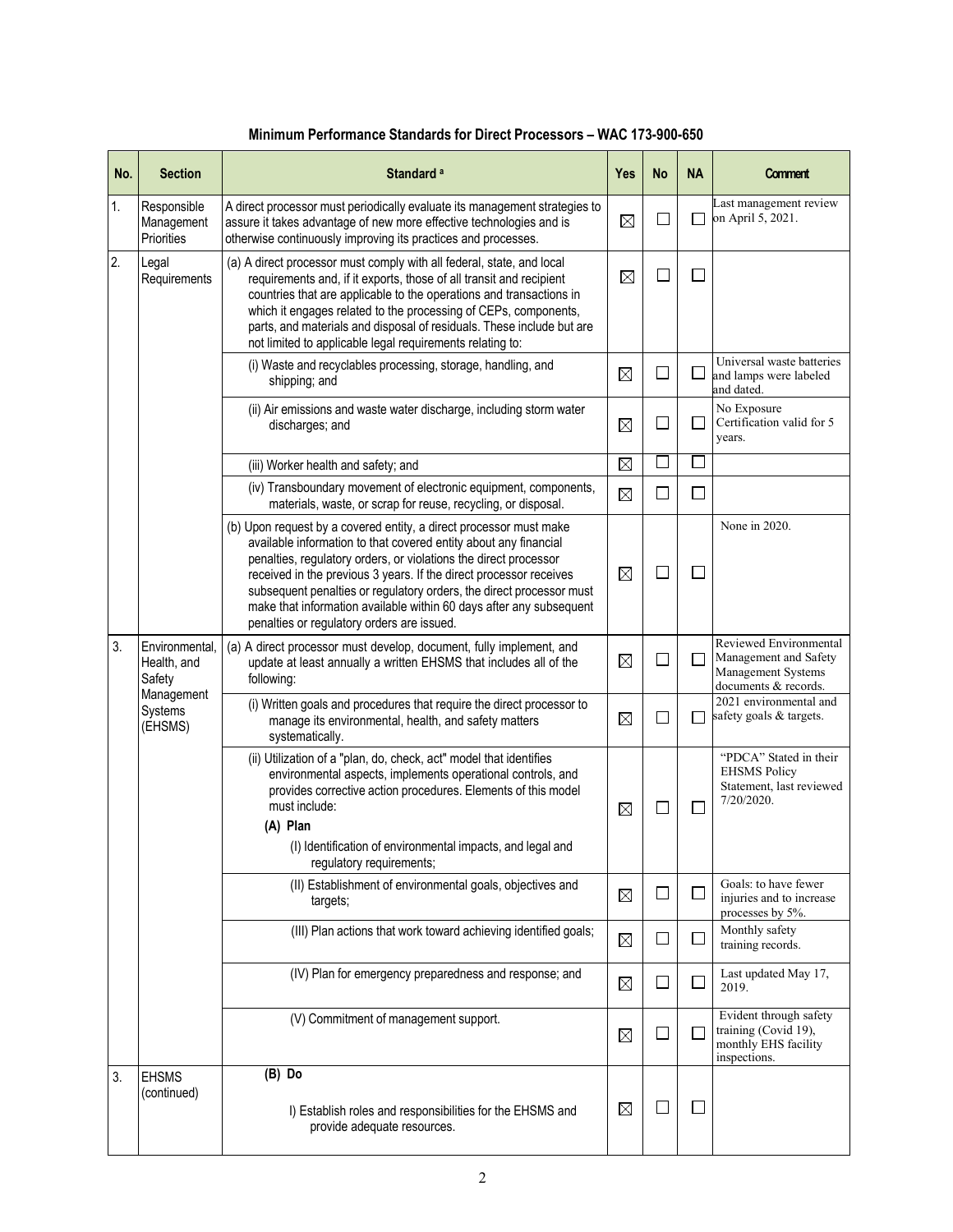| No. | <b>Section</b>                               | Standard <sup>a</sup>                                                                                                                                                                                                                                                                                                                                              | Yes      | No           | <b>NA</b>                   | Comment                                                                                                                              |
|-----|----------------------------------------------|--------------------------------------------------------------------------------------------------------------------------------------------------------------------------------------------------------------------------------------------------------------------------------------------------------------------------------------------------------------------|----------|--------------|-----------------------------|--------------------------------------------------------------------------------------------------------------------------------------|
|     |                                              | (II) Assure that staff are trained and capable of carrying out<br>responsibilities; and                                                                                                                                                                                                                                                                            | X        | $\Box$       |                             | LOTO, universal waste,<br>forklift operator and<br>hazard communication<br>training.                                                 |
|     |                                              | (III) Establish a process for communicating about the EHSMS<br>within the business.                                                                                                                                                                                                                                                                                | X        | $\Box$       | $\Box$                      |                                                                                                                                      |
|     |                                              | (C) Check<br>(I) Monitor key activities and track performance;                                                                                                                                                                                                                                                                                                     | X        | $\Box$       |                             | Completed monthly<br>facility EHS inspection<br>checklist and daily<br>forklift.                                                     |
|     |                                              | (II) Identify and correct problems and prevent recurrence;<br>and                                                                                                                                                                                                                                                                                                  | X        | $\Box$       | $\mathcal{L}_{\mathcal{A}}$ | CPAN's were filled out<br>and completed with follow<br>up actions.                                                                   |
|     |                                              | (III) Provide a measurement system that quantifies the<br>application of the model.                                                                                                                                                                                                                                                                                | $\times$ | $\Box$       | $\Box$                      |                                                                                                                                      |
|     |                                              | (D) Act<br>(I) Conduct annual progress reviews;                                                                                                                                                                                                                                                                                                                    | X        | $\Box$       | $\overline{\phantom{a}}$    | Last management review<br>was April 5, 2021                                                                                          |
|     |                                              | (II) Act to make necessary changes to the EHSMS; and                                                                                                                                                                                                                                                                                                               | X        | □            | $\overline{\phantom{a}}$    |                                                                                                                                      |
|     |                                              | (III) Create and implement an action plan for continual<br>improvement.                                                                                                                                                                                                                                                                                            | $\times$ | $\Box$       | $\Box$                      | Track non-conformances<br>and non-compliances thru<br>CPANs/                                                                         |
|     |                                              | (iii) A worker safety and health management plan that conforms to a<br>consensus-based standard covering worker health and safety<br>such as ANSI Z10 or to a similarly rigorous in-house standard.                                                                                                                                                                | $\times$ | $\Box$       | I.                          |                                                                                                                                      |
|     |                                              | (iv) A plan for responding to and reporting exceptional releases that<br>could pose a risk to worker safety, public health, or the<br>environment. Such releases include emergencies such as<br>accidents, spills, fires, and explosions. The direct processor must<br>submit this plan to all appropriate emergency responders, e.g.,<br>police, fire, hospitals. | $\times$ | $\Box$       | $\Box$                      | <b>Facility Emergency</b><br>Action Plan (EAP) and<br>have spill kits for release<br>of CRT glass, mercury<br>lamps, and oil spills. |
|     |                                              | (v) A plan is conformable with ISO 14001, Institute of Scrap<br>Recycling Industries' Recycling Industry Operating Standards<br>("RIOS"), the International Association of Electronic Recyclers'<br>("IAERs") standard, or other standards designed at a level<br>appropriate for processing at the facility.                                                      | X        | $\Box$       | $\mathbb{R}$                | Program and procedures<br>that conforms to ISO<br>14001.                                                                             |
|     |                                              | (b) A direct processor must ensure all employees understand and follow<br>the portions of the EHSMS relevant to the activities they perform.                                                                                                                                                                                                                       | $\times$ |              | $\Box$                      |                                                                                                                                      |
|     | Preferred                                    | (c) The EHSMS must also include a procedure for:                                                                                                                                                                                                                                                                                                                   | X        | $\mathbf{r}$ |                             | Has DSV Questionnaire.                                                                                                               |
|     | Performance<br>Standards                     | (i) Identifying and evaluating the environmental, health, and safety<br>impacts of downstream vendors, and                                                                                                                                                                                                                                                         | $\times$ | $\Box$       | $\overline{\phantom{a}}$    |                                                                                                                                      |
|     |                                              | (ii) Utilizing the information in (a) in the selection of downstream<br>vendors.                                                                                                                                                                                                                                                                                   | $\times$ | $\Box$       | $\overline{\phantom{a}}$    |                                                                                                                                      |
| 4   | Recordkeeping                                | (a) A direct processor must maintain documentation such as commercial<br>contracts, bills of lading, or other commercially accepted<br>documentation for all transfers of CEPs, components, parts,<br>materials, and residual into and out of its facilities.                                                                                                      | $\times$ | L            | └                           | CRT glass, scrap circuit<br>board, used lamps &<br>used lamps shipping<br>paper and certificate of<br>recycling.                     |
|     |                                              | (b) A direct processor must retain documents required for at least<br>3 years.                                                                                                                                                                                                                                                                                     | X        | $\Box$       | $\mathbb{R}$                | Retains documents for<br>3 years (e.g. WMMFA<br>BOL <sub>s</sub> )                                                                   |
|     | Preferred<br>Performance<br><b>Standards</b> | (c) The direct processor must also maintain records for any brokering<br>transactions for at least 3 years.                                                                                                                                                                                                                                                        | $\sim$   | $\mathbf{L}$ | $\times$                    |                                                                                                                                      |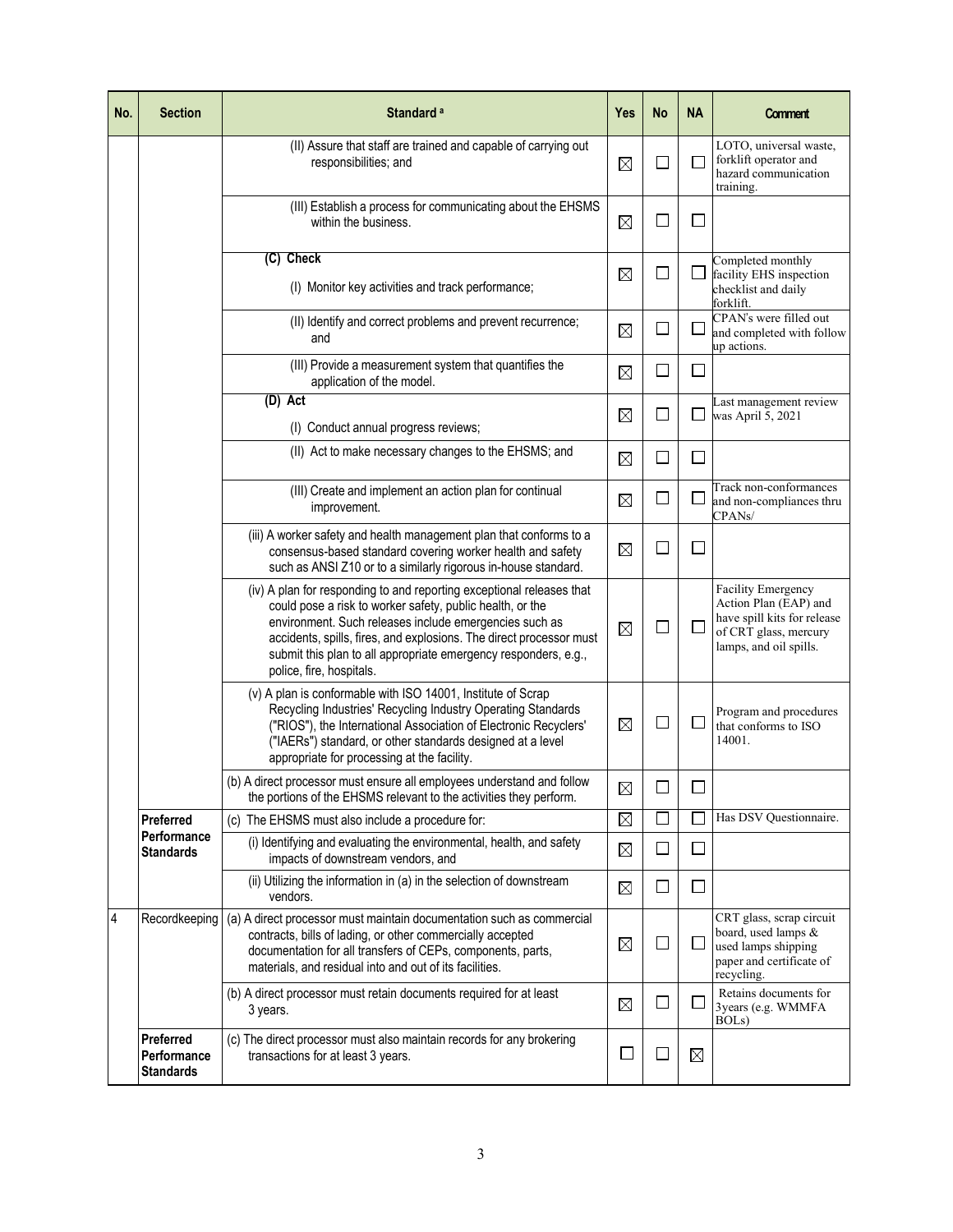| No. | <b>Section</b>                               | Standard <sup>a</sup>                                                                                                                                                                                                                                                                                                                                                                                                                                                                                                                                                                                                                                                    | Yes      | <b>No</b>                   | <b>NA</b>                | <b>Comment</b>                                                                                                                                                                                                                     |
|-----|----------------------------------------------|--------------------------------------------------------------------------------------------------------------------------------------------------------------------------------------------------------------------------------------------------------------------------------------------------------------------------------------------------------------------------------------------------------------------------------------------------------------------------------------------------------------------------------------------------------------------------------------------------------------------------------------------------------------------------|----------|-----------------------------|--------------------------|------------------------------------------------------------------------------------------------------------------------------------------------------------------------------------------------------------------------------------|
| 5.  | On-site<br>Requirements                      | (a) General<br>Direct processors must take all practicable steps to maximize<br>(i)<br>recycling.                                                                                                                                                                                                                                                                                                                                                                                                                                                                                                                                                                        | $\times$ | $\mathsf{L}$                |                          | .According to<br>Management, recycle<br>99% of all CEPs.                                                                                                                                                                           |
|     |                                              | (ii) A direct processor must have the expertise and technical<br>capability to process each type of CEP and component it accepts<br>in a manner protective of worker safety, public health, and the<br>environment.                                                                                                                                                                                                                                                                                                                                                                                                                                                      | $\times$ | $\mathcal{L}_{\mathcal{A}}$ | $\overline{\phantom{a}}$ | Observed safety glasses<br>and gloves worn during<br>dismantling. Also<br>observe masks provided<br>due to COVID.                                                                                                                  |
|     |                                              | (iii) A direct processor must use materials handling, storage and<br>management practices, that assure that all work and storage<br>areas are kept clean and orderly.                                                                                                                                                                                                                                                                                                                                                                                                                                                                                                    | X        | M                           |                          | Facility is orderly and<br>maintains a manageable<br>level of cleanliness.                                                                                                                                                         |
|     |                                              | (iv) Speculative accumulation:                                                                                                                                                                                                                                                                                                                                                                                                                                                                                                                                                                                                                                           | $\Box$   | $\times$                    |                          |                                                                                                                                                                                                                                    |
|     |                                              | (A) "Speculative accumulation" means holding, storing or<br>accumulating CEPs, components, parts, materials, or<br>residual derived there from for more than 180 days.                                                                                                                                                                                                                                                                                                                                                                                                                                                                                                   | $\Box$   | $\times$                    | $\overline{\phantom{a}}$ | All CEPs are dismantled<br>and MOCs are processed<br>and recycled within 180<br>days.                                                                                                                                              |
|     |                                              | (B) Generators and facilities holding, storing, or<br>accumulating CEPs, components, parts, materials, or<br>residual derived there from for more than 180 days will<br>be considered holding, storing, accumulating solid or<br>hazardous waste and subject to applicable treatment,<br>storage or disposal regulations or equivalent.                                                                                                                                                                                                                                                                                                                                  | □        | $\mathsf{L}$                | $\times$                 |                                                                                                                                                                                                                                    |
|     |                                              | (v) A direct processor must use a certified scale to weigh CEPs and<br>components counted toward a plan's equivalent share.                                                                                                                                                                                                                                                                                                                                                                                                                                                                                                                                              | $\times$ | $\Box$                      |                          | Floor scale last calibrated<br>12/8/2020.                                                                                                                                                                                          |
|     |                                              | (b) Storage<br>A direct processor must store materials of concern removed from<br>CEPs, components, parts, materials, or residuals in accordance with<br>WAC 173-900-650(11) in a manner that:                                                                                                                                                                                                                                                                                                                                                                                                                                                                           | $\times$ | $\mathcal{L}$               | $\Box$                   | Observed CEPs and<br>MOC's being stored<br>inside a secure facility.                                                                                                                                                               |
|     |                                              | (i) Protects them from adverse atmospheric conditions and floods<br>and, as warranted, includes a catchment system;                                                                                                                                                                                                                                                                                                                                                                                                                                                                                                                                                      | $\times$ | $\Box$                      | $\mathcal{L}$            |                                                                                                                                                                                                                                    |
|     |                                              | (ii) Is secure from unauthorized entrance; and                                                                                                                                                                                                                                                                                                                                                                                                                                                                                                                                                                                                                           | $\times$ |                             |                          |                                                                                                                                                                                                                                    |
|     |                                              | (iii) Is in clearly labeled containers and/or storage areas.                                                                                                                                                                                                                                                                                                                                                                                                                                                                                                                                                                                                             | $\times$ |                             |                          |                                                                                                                                                                                                                                    |
|     |                                              | (c) Exceptional releases posing risks<br>A direct processor must be prepared to implement immediately the<br>practices set forth in its EHSMS for responding to and reporting<br>exceptional releases that could pose a risk to worker safety, public<br>health, or the environment, including emergencies such as accidents,<br>spills, fires, and explosions.                                                                                                                                                                                                                                                                                                          | $\times$ |                             |                          |                                                                                                                                                                                                                                    |
|     | Preferred<br>Performance<br><b>Standards</b> | (d) Workforce and EnvironmentalProtection<br>Hazards identification and assessment: A direct processor must<br>$\left( i\right)$<br>conduct on an ongoing basis (as new types of CEPs,<br>components, parts and materials are processed or new<br>processes are utilized) a hazards identification and assessment of<br>occupational and environmental risks that exist or could<br>reasonably be expected to develop at the facility.<br>Such risks could result from any sources, including but not limited<br>to:<br>Emissions of and/or exposure to substances<br>Noise<br>Ergonomic factors<br>Thermal stress<br>Substandard machine guarding<br>Cuts and abrasions | X        | $\Box$                      | $\overline{\phantom{a}}$ | Manual dismantling<br>processes for CEPs and<br>MOCs. Observed no<br>machinery or processes<br>that produced noise<br>above 85 db.<br>Air sampling conducted<br>in 2019 and results were<br>well below WISHA<br>PEL <sub>s</sub> . |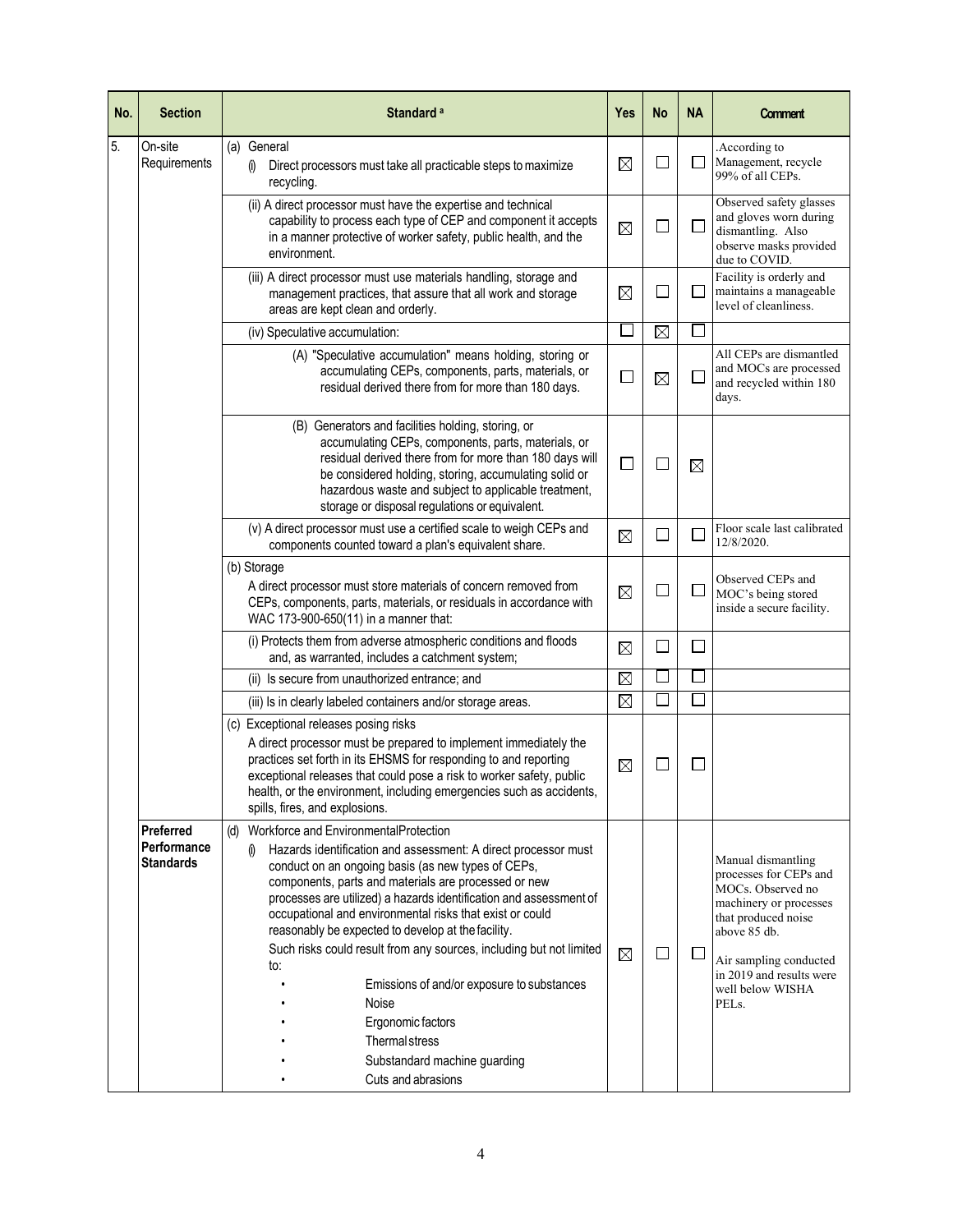| No. | <b>Section</b>                                              | Standard <sup>a</sup>                                                                                                                                                                                                                                                                                                                                                                                                           | Yes      | No           | <b>NA</b>                | Comment                                                                                                                                                                                     |
|-----|-------------------------------------------------------------|---------------------------------------------------------------------------------------------------------------------------------------------------------------------------------------------------------------------------------------------------------------------------------------------------------------------------------------------------------------------------------------------------------------------------------|----------|--------------|--------------------------|---------------------------------------------------------------------------------------------------------------------------------------------------------------------------------------------|
| 5.  | On-site<br>Requirements<br>(continued)                      | (ii) The hazards identification and assessment is captured in writing<br>and incorporated as a component of the direct processor's<br>EHSMS.                                                                                                                                                                                                                                                                                    | $\times$ | $\mathsf{L}$ |                          |                                                                                                                                                                                             |
|     | Preferred<br>Performance<br><b>Standards</b><br>(continued) | (iii) A direct processor must manage the hazards and minimize the<br>releases it identifies using an appropriate combination of<br>strategies in the following order of priority: A) engineering<br>controls, B) administrative and work practice controls, and C)<br>personal protection equipment                                                                                                                             | X        |              |                          | Employees wearing<br>safety glasses, gloves,<br>and masks.                                                                                                                                  |
|     |                                                             | (A)<br><b>Engineering controls:</b><br>A direct processor must use at least one of the following:<br>(<br>Substitution (e.g., replacing a toxic solvent with one<br>□<br>less toxic),<br>□<br>Isolation (e.g., automating a process to avoid<br>employee exposure), or<br>Ventilation and, if appropriate, capture (e.g., fume<br>□<br>hood) and                                                                                |          | $\Box$       | X                        | Observed only janitorial<br>cleaning chemicals. No<br>presence of automated<br>equipment. Manual<br>processes only, no<br>chemical or mechanical<br>processes that require<br>ventilations. |
|     |                                                             | (II) All of the following:<br>Dust control, capture, and clean up, and<br>□<br>❏<br>Emergency shut-off systems, and<br>Fire suppression systems.<br>❏                                                                                                                                                                                                                                                                           | $\times$ |              | ┓                        | Facility fire sprinklers<br>and portable fire<br>extinguishers.                                                                                                                             |
|     |                                                             | (B)<br>Administrative and work practice<br>controls:<br>A direct processor must use administrative and work practice<br>controls including appropriate combinations of:                                                                                                                                                                                                                                                         | $\times$ |              |                          |                                                                                                                                                                                             |
|     |                                                             | (I) Regular, documented health and safety training that<br>covers information from the hazardous assessment, safe<br>management handling, spill prevention, engineering<br>controls, equipment safety, and use and care of personal<br>protection equipment; with training for new hires and<br>refresher courses for all employees that is<br>understandable to them given language and level-of-<br>education considerations. | $\times$ | $\Box$       | $\mathcal{L}$            |                                                                                                                                                                                             |
|     |                                                             | (II) Job rotation, as feasible, given workforce size,                                                                                                                                                                                                                                                                                                                                                                           | $\times$ |              |                          |                                                                                                                                                                                             |
|     |                                                             | (III) Safe work practices,                                                                                                                                                                                                                                                                                                                                                                                                      | $\times$ |              |                          |                                                                                                                                                                                             |
|     |                                                             | (IV) Medical monitoring,                                                                                                                                                                                                                                                                                                                                                                                                        | $\Box$   | $\Box$       | X                        |                                                                                                                                                                                             |
|     |                                                             | (V) Safety meetings.                                                                                                                                                                                                                                                                                                                                                                                                            | $\times$ |              |                          |                                                                                                                                                                                             |
|     |                                                             | (C)<br>Personal protective equipment:<br>Includes respirators, protective eyewear, cut-resistant gloves,<br>etc. as appropriate for the risks involved in the tasks being<br>performed.                                                                                                                                                                                                                                         | $\times$ | $\Box$       | ⊔                        | Observed employees<br>wearing safety glasses<br>& masks. Observed<br>forklift operator wearing<br>seat belt.                                                                                |
|     |                                                             | (iv) A direct processor must use and document monitoring and<br>sampling protocols according to state and federal standards and<br>provide assurances that the practices it employs are effective and<br>continuously managing the risks it has identified. This includes<br>complying with all applicable Federal or State (OSHA) standards<br>and sampling and/or monitoring protocols.                                       | $\times$ |              | ⊔                        | Facility hired consultant in<br>2019 to conduct air<br>sampling of LCD de-<br>manufacturing operations.<br>Results of mercury<br>analysis shows well below<br>WISHA PEL.                    |
|     |                                                             | (v) A direct processor must treat anyone performing activities in its<br>facilities, using the standard of care established in this section.<br>Direct processors are not required to provide medical monitoring<br>for short-term, temporary and volunteer workers.                                                                                                                                                            | $\times$ | $\Box$       | $\overline{\phantom{a}}$ |                                                                                                                                                                                             |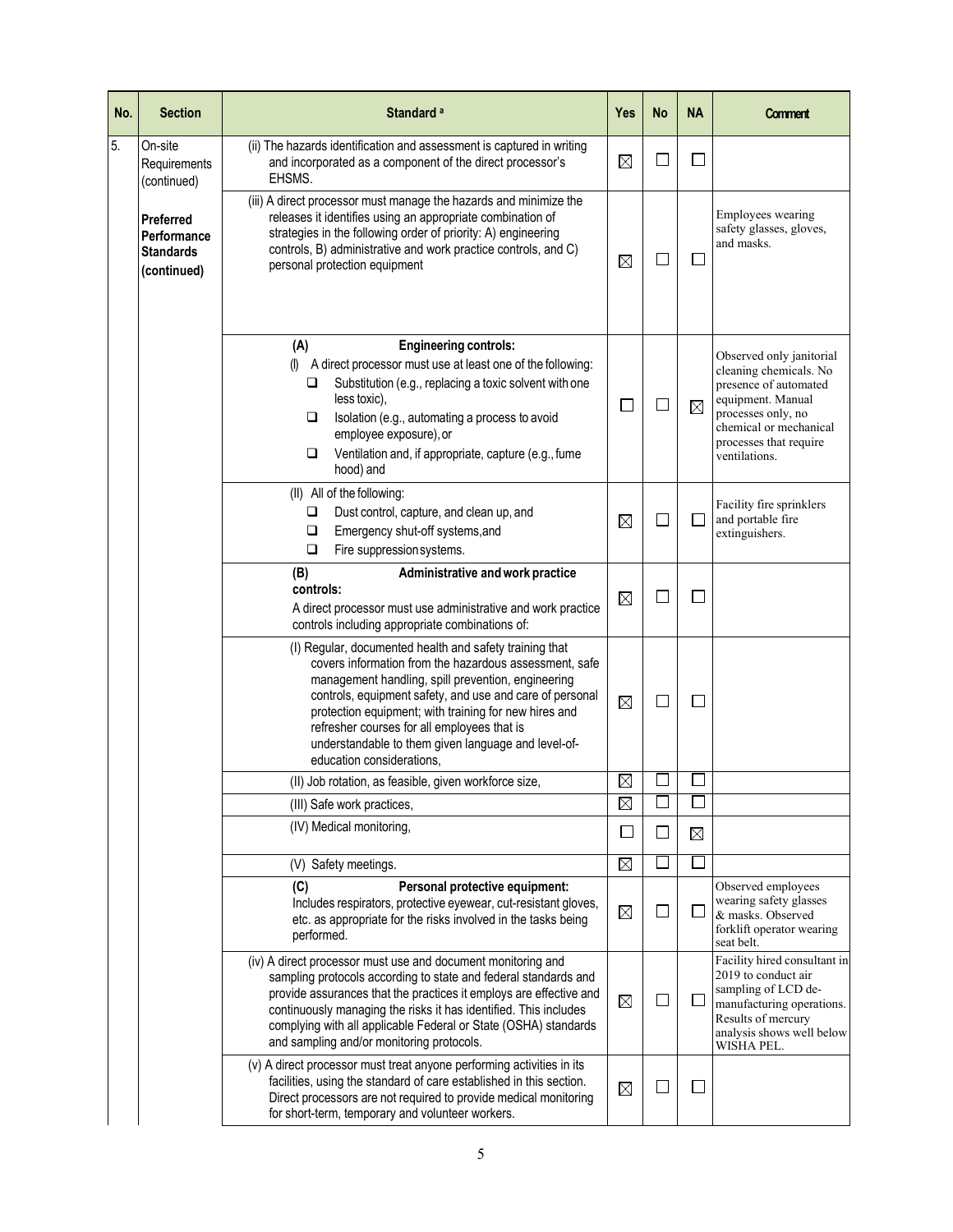| No. | <b>Section</b> | Standard <sup>a</sup>                                                                                                                                                                                                                                                                                                                          | Yes | No | <b>NA</b> | <b>Comments</b>                                                                                                                                                     |
|-----|----------------|------------------------------------------------------------------------------------------------------------------------------------------------------------------------------------------------------------------------------------------------------------------------------------------------------------------------------------------------|-----|----|-----------|---------------------------------------------------------------------------------------------------------------------------------------------------------------------|
|     |                | (vi) A direct processor must designate a qualified employee or<br>consultant to coordinate its efforts to promote worker health and<br>safety. This individual is identified to all employees and two-way<br>communication is encouraged between employees and this<br>individual regarding potential hazards and how best to address<br>them. | X   |    |           | Paul Kim is the designated<br>EHS Officer and oversees<br>EHS training, monitors<br>employee safety practices,<br>and performs monthly<br>EHS facility inspections. |

| 6. | Materials of<br>Concern                      | Materials of concern must be handled according to the standards in this<br>section. "Materials of concern" are any of the following:                                                                                                                                                                                                                                                  | $\times$      | $\mathsf{L}$ |              | Complies with WA Dept<br>of Ecology universal waste<br>regulations.                                                                                                    |
|----|----------------------------------------------|---------------------------------------------------------------------------------------------------------------------------------------------------------------------------------------------------------------------------------------------------------------------------------------------------------------------------------------------------------------------------------------|---------------|--------------|--------------|------------------------------------------------------------------------------------------------------------------------------------------------------------------------|
|    |                                              | (a) Any devices, including fluorescent tubes, containing mercury or<br>PCB <sub>s</sub> :                                                                                                                                                                                                                                                                                             | $\times$      | ப            |              | Used Lamps are managed<br>as universal waste and<br>shipped to off-site within<br>180 days for recycling/<br>retorting. Do not accept<br>PCBs containing<br>materials. |
|    |                                              | (b) Batteries;                                                                                                                                                                                                                                                                                                                                                                        | $\times$      | $\mathsf{L}$ |              | Used batteries are<br>managed as universal<br>waste and shipped to off-<br>site recycler/smelter.                                                                      |
|    |                                              | (c) CRTs and leaded glass; and                                                                                                                                                                                                                                                                                                                                                        | $\times$      | $\Box$       |              | Bare CRT glass are<br>managed as recycled<br>materials and shipped to<br>off-site to USA R2<br>certified CRT recycler                                                  |
|    |                                              | (d) Whole circuit boards.                                                                                                                                                                                                                                                                                                                                                             | $\times$      | $\mathsf{L}$ |              | Treated as scrap<br>commodity and shipped<br>to off-site to R2 facility<br>for recycling.                                                                              |
| 7. | Recycling                                    | (a) Recycling<br>(i) A direct processor must remove from CEPs and components<br>destined for recycling any parts that contain materials of concern<br>that would pose a risk to worker safety, public health, or the<br>environment during subsequent processing.                                                                                                                     | $\times$      | $\Box$       |              | CEPs being dismantled to<br>components for scrap<br>commodity or recycling<br>by downstream vendors<br>(e.g. refiners, smelters)                                       |
|    |                                              | A direct processor must remove any parts that contain materials<br>(ii)<br>of concern prior to mechanical or thermal processing and handle<br>them in a manner consistent with the regulatory requirements that<br>apply to the items, or any substances contained therein. Circuit<br>boards and materials derived there from will be allowed to be<br>shredded prior to separating. | $\Box$        | X            |              | No thermal or shredding<br>processes.                                                                                                                                  |
|    | Preferred<br>Performance<br><b>Standards</b> | (b) Recycling:<br>(i) A direct processor must dismantle, separate, and/or mechanically<br>process, as appropriate, CEPs, components, and parts from<br>which materials are to be recovered for recycling into separate<br>"material streams" to generate value, recover materials and<br>minimize waste, and to enable safe management through to final<br>disposition.               | X             | $\Box$       | $\mathbb{R}$ | Observed LCD dis-<br>assembly during site visit.                                                                                                                       |
| 8. | Reuse                                        | (a) Reuse                                                                                                                                                                                                                                                                                                                                                                             |               |              |              |                                                                                                                                                                        |
|    |                                              | (i) "Reuse" means any operation by which an electronic product or<br>component of a covered electronic product changes ownership<br>and is used, as is, for the same purpose for which it was originally<br>purchased.                                                                                                                                                                | $\mathbf{I}$  | $\Box$       | X            | Observed no<br>refurbishment and/or<br>reuse of CEPs.                                                                                                                  |
|    |                                              | (ii) For a CEP, component or part to be put to reuse it must be fully<br>functioning.                                                                                                                                                                                                                                                                                                 | $\Box$        | $\Box$       | X            |                                                                                                                                                                        |
|    |                                              | (iii) CEPs, components and parts gleaned for reuse shall not be<br>included in the weight totals submitted to a plan for<br>compensation.                                                                                                                                                                                                                                             | $\mathcal{L}$ | ⊔            | $\times$     |                                                                                                                                                                        |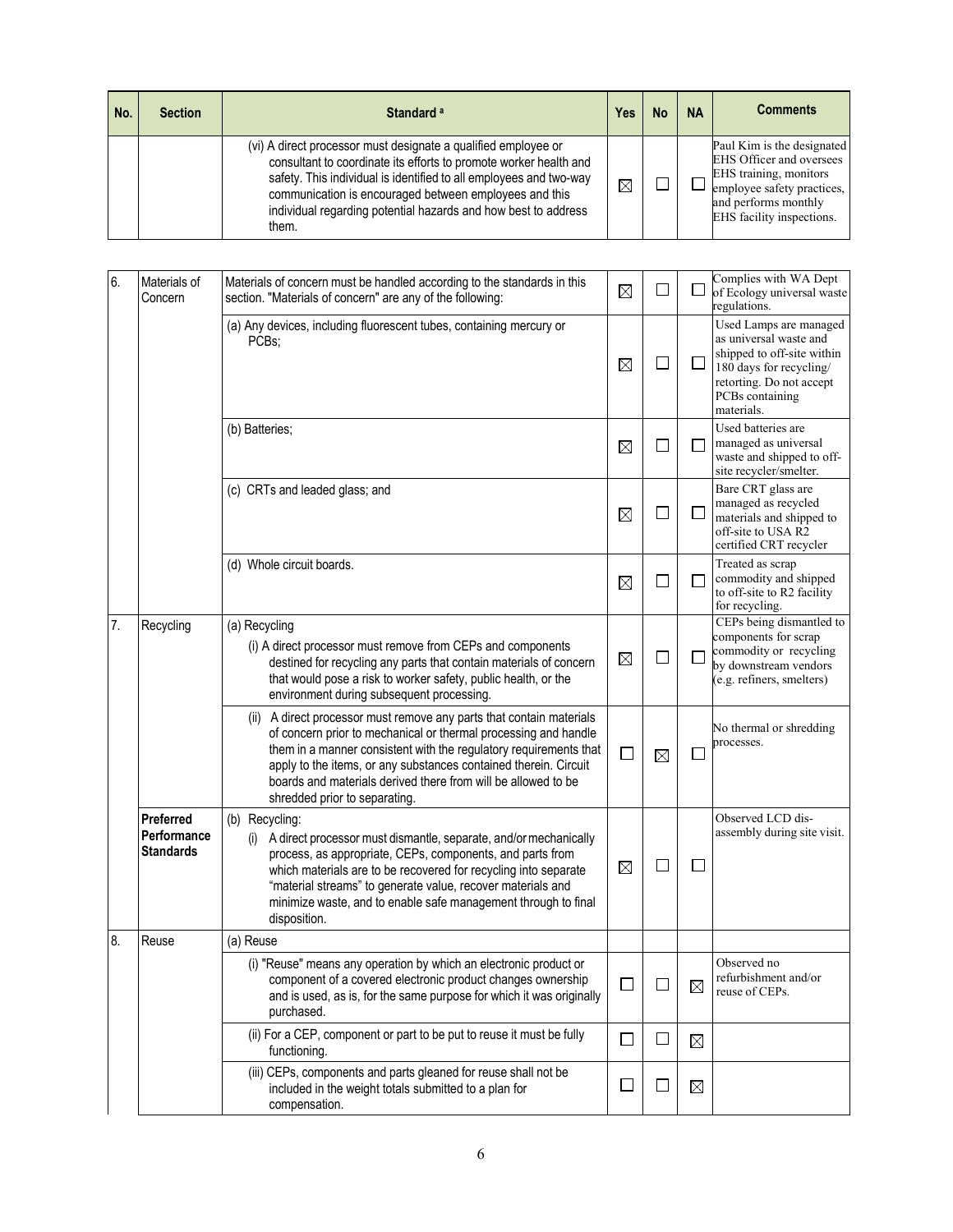| No. | <b>Section</b>                                      | Standard <sup>a</sup>                                                                                                                                                                                                                                                                    | Yes                         | <b>No</b> | NA       | Comment                                                                                                                                          |
|-----|-----------------------------------------------------|------------------------------------------------------------------------------------------------------------------------------------------------------------------------------------------------------------------------------------------------------------------------------------------|-----------------------------|-----------|----------|--------------------------------------------------------------------------------------------------------------------------------------------------|
|     | Preferred<br>Performance<br><b>Standards</b>        | (b) Reuse:<br>Before shipping CEPs, components, or parts for reuse, the direct<br>(i)<br>processor must:                                                                                                                                                                                 | $\sim$                      | 口         | $\times$ |                                                                                                                                                  |
|     |                                                     | (A)<br>Test and ensure that the CEPs,<br>components, and parts are functioning properly for the same<br>purpose for which they were originally purchased.                                                                                                                                | $\mathcal{L}$               | $\Box$    | X        |                                                                                                                                                  |
|     |                                                     | Accurately label, package, andship the<br>(B)<br>CEPs, components, and parts in a manner that will minimize<br>damage during transport.                                                                                                                                                  | $\overline{\phantom{a}}$    | □         | $\times$ |                                                                                                                                                  |
|     |                                                     | (ii) A direct processor must verify a legitimate end-use market for the<br>intended purpose of any CEPs, components or parts shipped for<br>reuse.                                                                                                                                       | $\Box$                      | $\Box$    | $\times$ |                                                                                                                                                  |
| 9.  | Disposal of<br>Residuals                            | (a) Disposal of residuals<br>"Residuals" are leftover materials from processing CEPs,<br>(1)<br>components, parts and materials. Residuals are materials that<br>cannot be used for their original function or cannot be recycled<br>and are sent by a processor to a disposal facility. | $\times$                    | $\Box$    |          | Bare CRT glass, used<br>lamps, and used<br>batteries are shipped to<br>downstream processors<br>for further processing.<br>All are R2 certified. |
|     |                                                     | (ii) Residuals must be properly designated and managed under<br>applicable solid waste and hazardous waste laws at the location<br>where disposal occurs.                                                                                                                                | $\times$                    | $\Box$    |          | Used lamps and used<br>batteries are managed as<br>universal waste in<br>accordance with DOE<br>regulations (e.g. WAC<br>$173 - 303$             |
|     |                                                     | (iii) A direct processor must not send residuals containing materials of<br>concern to incinerators or solid waste landfills if doing so will pose<br>a higher risk to worker safety, public health, or the environment<br>than alternative management strategies.                       | $\Box$                      | $\Box$    | $\times$ |                                                                                                                                                  |
|     |                                                     | (iv) Residuals from processing of materials of concern must not be<br>mixed with other residuals for the purpose of disposal.                                                                                                                                                            | $\mathcal{L}_{\mathcal{A}}$ | $\Box$    | $\times$ | No evidence of any MOCs<br>being incinerated or sent<br>to solid waste landfills.                                                                |
|     | Preferred<br>Performance<br><b>Standards</b>        | (b) Residuals must be disposed of in a regulated solid waste disposal<br>facility. Residuals containing materials of concern must be disposed<br>in a regulated hazardous waste disposal facility.                                                                                       | $\overline{\phantom{a}}$    |           | X        |                                                                                                                                                  |
| 10. |                                                     | Refurbishment   No minimum performance standards from WAC 173-900-650.                                                                                                                                                                                                                   |                             |           |          |                                                                                                                                                  |
|     | <b>Preferred</b><br>Performance<br><b>Standards</b> | (a) Refurbishment:<br>(i) A direct processor must adhere to all the performance standards<br>in this document for all on-site activities relating to CEPs,<br>components, and parts destined for refurbishment.                                                                          | $\sqcup$                    |           | $\times$ | Observed no<br>refurbishment of CEPs<br>or CEP components.                                                                                       |
|     |                                                     | (A) A direct processor must conformto all performance<br>standards in this document for its onsite and<br>downstream vendors' refurbishment operations, and<br>when shipping CEPs, components, or parts to<br>downstream vendorsfor refurbishment.                                       | □                           | $\Box$    | $\times$ |                                                                                                                                                  |
|     |                                                     | (ii) CEPs, components and parts gleaned for refurbishment shall not<br>be included in the weight totals submitted to a plan for<br>compensation.                                                                                                                                         | $\Box$                      | ⊔         | $\times$ |                                                                                                                                                  |
|     |                                                     | (iii) A direct processor must verify a legitimate end-use market for the<br>intended purpose of any CEPs, components or parts shipped for<br>refurbishment.                                                                                                                              | $\Box$                      | ⊔         | X        |                                                                                                                                                  |
| 11. | Transport                                           | (a) A direct processor must ensure that all CEPs, CEP components and<br>materials to be transported are packaged in compliance with all<br>applicable transport laws and rules.                                                                                                          | $\times$                    | ⊔         |          | Observed CEPs and CEP<br>components containerized<br>and secure for safe<br>transport.                                                           |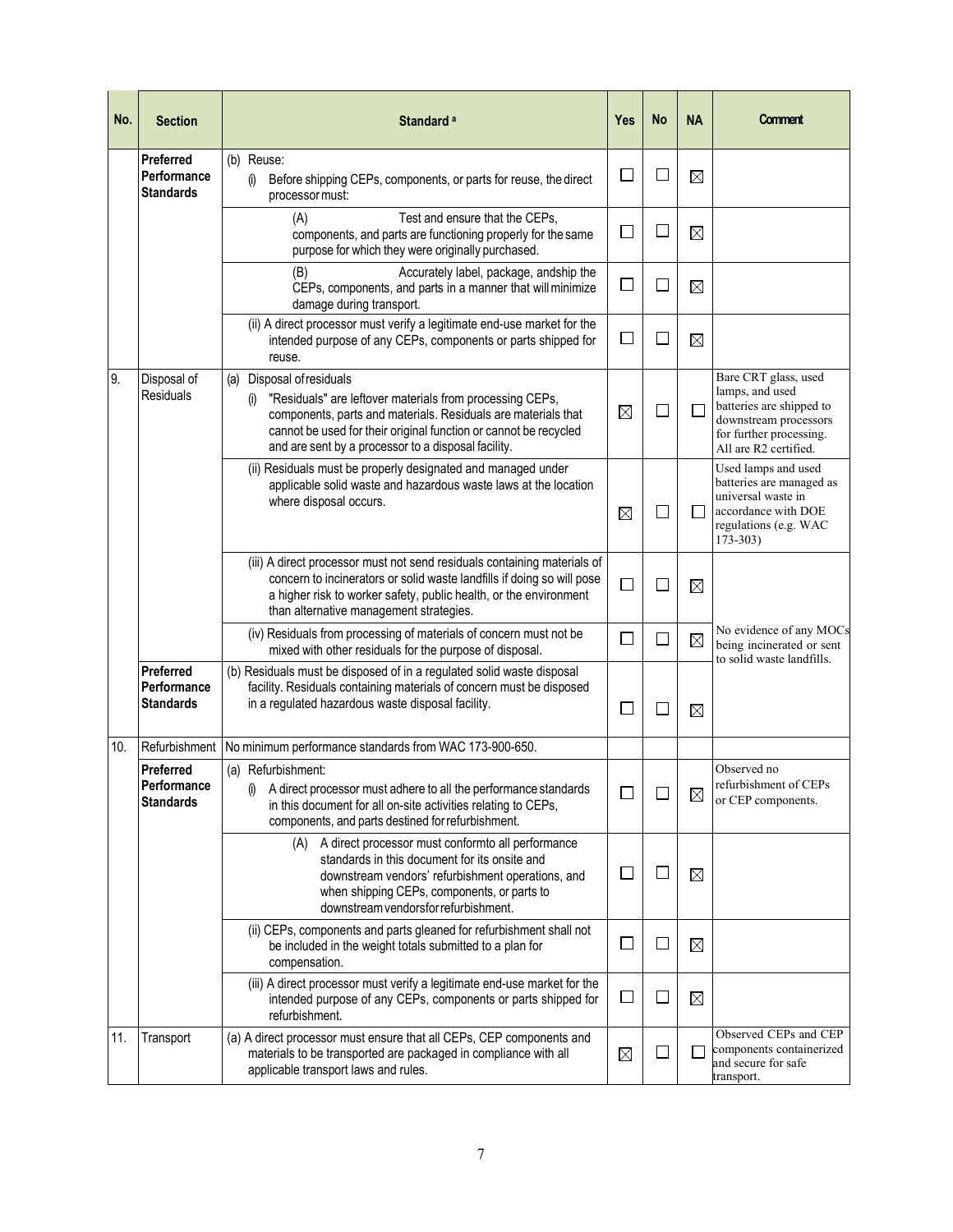| No. | <b>Section</b>                                      | Standard <sup>a</sup>                                                                                                                                                                                                                                                                                   | Yes         | <b>No</b> | <b>NA</b> | <b>Comment</b>                                                 |
|-----|-----------------------------------------------------|---------------------------------------------------------------------------------------------------------------------------------------------------------------------------------------------------------------------------------------------------------------------------------------------------------|-------------|-----------|-----------|----------------------------------------------------------------|
|     | <b>Preferred</b><br>Performance<br><b>Standards</b> | (b) A direct processor must ensure all CEPs, components, parts,<br>materials, and residuals to be transported are packaged appropriately<br>in light of the risk they could pose during transportation to public<br>health or the environment and the level of care warranted by their<br>intended use. | $\times$    | П         | I.        |                                                                |
|     |                                                     | (c) A direct processor must obtain written documentation or a third-party<br>certification indicating that their transporters have all the necessary<br>regulatory authorizations and no significant violations of relevant legal<br>requirements during the past 3 years.                              | $\times$    | Г         |           | Self transport and<br>transporter SAFER report                 |
| 12. | Prison Labor                                        | Direct processors may not use federal or state prison labor for processing.                                                                                                                                                                                                                             | $\times$    | Г         |           | No use of prison labor.                                        |
| 13. | <b>Facility Access</b>                              | Direct processors must allow access to the facility and the<br>(a)<br>documentation required in this section for the purposes of assessing<br>compliance with the requirements in this chapter and for sampling to:<br>Ecology and ecology's designee(s);<br>(i)                                        | $\times$    | L         |           | Facility access always be<br>granted to those who need<br>it.  |
|     |                                                     | (ii) Third-party observers for the purposes of sampling;                                                                                                                                                                                                                                                | X           |           |           |                                                                |
|     |                                                     | (iii) For processors used by the standard plan:                                                                                                                                                                                                                                                         |             | Г         |           |                                                                |
|     |                                                     | (A) The authority;                                                                                                                                                                                                                                                                                      | $\boxtimes$ |           |           |                                                                |
|     |                                                     | (B) The authority's designee(s);                                                                                                                                                                                                                                                                        | $\times$    | L         |           |                                                                |
|     |                                                     | (iv) For processors used by an independent plan:<br>(A) That plan's authorized party;                                                                                                                                                                                                                   | X           | Г         |           |                                                                |
|     |                                                     | (B) The authorized party's designee(s) for that plan.                                                                                                                                                                                                                                                   | $\times$    | n.        |           |                                                                |
| 14. | Notification of<br>Penalties and<br>Violations      | Each direct processor must notify ecology within 30 days if the direct<br>processor receives any penalties, violations or regulatory orders related to<br>processing activities.                                                                                                                        | $\times$    | П         | J.        | According to E-Waste<br>LLC, no NOVs in the<br>last 12 months. |
|     | <b>Preferred</b><br>Performance<br><b>Standards</b> | No additional performance standards.                                                                                                                                                                                                                                                                    |             |           |           |                                                                |
| 15. | Due Diligence<br>Downstream                         | No minimum performance standards in WAC 173-900-650.                                                                                                                                                                                                                                                    |             |           |           |                                                                |
|     | <b>Preferred</b><br>Performance<br><b>Standards</b> | (a) For materials of concern and residuals containing materials of concern<br>a direct processor must only use downstream vendors who conform<br>with all of the performance standards in this document.                                                                                                | $\times$    | $\Box$    | $\Box$    |                                                                |
|     |                                                     | (i) A direct processor must review its downstream vendors' conformity<br>to these standards at least every two years and more frequently<br>as changes in circumstances warrant. The direct processor must<br>provide the verification and documentation to Ecology upon<br>request.                    | $\times$    | Г         | I.        | Reviewed documents of<br>MOC DSV records.                      |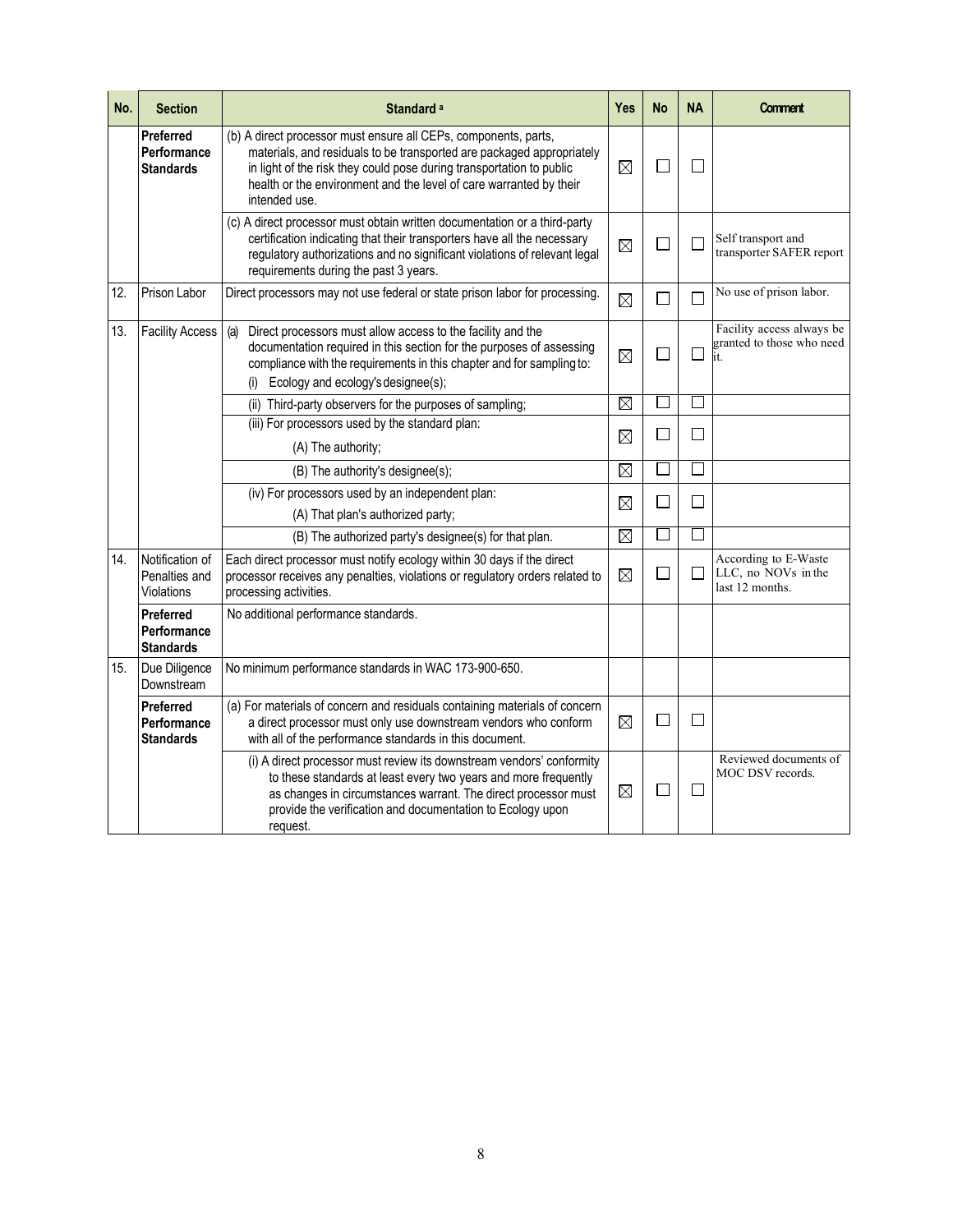|     |                                                     | (ii) A direct processor must document the chain of custody of all<br>materials of concern and their residuals through final disposition.<br>All Focus Materials (Materials of Concern) down streams<br>through to final disposition provide the following:<br>Contact Info (Company Name, POC, Address, Phone, Email)<br>Description of material being sent (form factor - shredded,<br>wholeunit, etc.)<br>Type of processing (shredding, dismantling, etc.)<br>End result (does it need further processing? Is it ready for<br>reuse/disposal? Etc.<br>All necessary permits, certifications as defined by R2 Guidance<br>doc p. 11 & 12 as it relates to Provision 3 - Legal<br>Requirements<br>Proof of audit (some form of audit the recycler has done or<br>purchased to validate legitimacy of the downstream<br>processor)<br>Proof of shipping and receiving (not enough that they<br>show outbound documentation, there needs to be proof<br>of receipt-ie: signed BOL, invoice for material received,<br>check if issuing payment, etc.) | X        |              | $\mathbf{I}$ | Reviewed documents of<br>MOC DSV records. CRT<br>recycler is R2 certified<br>and some other MOC<br>recyclers are R2 certified. |
|-----|-----------------------------------------------------|-----------------------------------------------------------------------------------------------------------------------------------------------------------------------------------------------------------------------------------------------------------------------------------------------------------------------------------------------------------------------------------------------------------------------------------------------------------------------------------------------------------------------------------------------------------------------------------------------------------------------------------------------------------------------------------------------------------------------------------------------------------------------------------------------------------------------------------------------------------------------------------------------------------------------------------------------------------------------------------------------------------------------------------------------------|----------|--------------|--------------|--------------------------------------------------------------------------------------------------------------------------------|
|     |                                                     | Sampling of most recent shipping paperwork and validate<br>against mass balance report.<br>Auditors and Direct Processors need to adhere to "Guidance for                                                                                                                                                                                                                                                                                                                                                                                                                                                                                                                                                                                                                                                                                                                                                                                                                                                                                           |          |              |              |                                                                                                                                |
|     |                                                     | Provision 5 - R2:2013 Focus Materials (Materials of Concern)"                                                                                                                                                                                                                                                                                                                                                                                                                                                                                                                                                                                                                                                                                                                                                                                                                                                                                                                                                                                       |          |              |              |                                                                                                                                |
|     |                                                     | (iii) A direct processor does not need to conduct the due diligence for<br>downstream vendors certified to the performance standards in<br>this document by an accredited body.                                                                                                                                                                                                                                                                                                                                                                                                                                                                                                                                                                                                                                                                                                                                                                                                                                                                     | X        |              |              | See above                                                                                                                      |
| 16. | Exporting                                           | No minimum performance standards in WAC 173-900-650.                                                                                                                                                                                                                                                                                                                                                                                                                                                                                                                                                                                                                                                                                                                                                                                                                                                                                                                                                                                                |          |              |              |                                                                                                                                |
|     | Preferred<br>Performance<br><b>Standards</b>        | (a) A direct processor that exports materials of concern must ensure that<br>each transit and recipient country legally accepts such imports. For<br>each country that is not a member of the Organization for Economic<br>Co-operation and Development (OECD), this entails either:                                                                                                                                                                                                                                                                                                                                                                                                                                                                                                                                                                                                                                                                                                                                                                | $\times$ |              |              | All MOCs are shipped to<br>Tier 1 downstream<br>recyclers in USA.                                                              |
|     |                                                     | (i) Requesting and receiving documentation, prior to shipping, from<br>the Competent Authority of each such transit and/or import<br>country, that clearly verifies in English that the country legally<br>accepts such imports, or                                                                                                                                                                                                                                                                                                                                                                                                                                                                                                                                                                                                                                                                                                                                                                                                                 | $\times$ |              |              | See above                                                                                                                      |
|     |                                                     | (ii) Requesting and receiving, prior to shipping, confirmation-that<br>the country(ies) legally accepts such imports-from the U.S. EPA,<br>which in turn will communicate with the other country's<br>Competent Authority to get a determination.                                                                                                                                                                                                                                                                                                                                                                                                                                                                                                                                                                                                                                                                                                                                                                                                   | $\times$ |              |              | All MOCs are shipped to<br>processors within USA.                                                                              |
| 17. | Insurance                                           | No minimum performance standards in WAC 173-900-650.                                                                                                                                                                                                                                                                                                                                                                                                                                                                                                                                                                                                                                                                                                                                                                                                                                                                                                                                                                                                |          |              |              |                                                                                                                                |
|     | <b>Preferred</b><br>Performance<br><b>Standards</b> | (a) A direct processor possesses adequate Comprehensive or<br>Commercial General Liability Insurance including coverage for:<br>Bodily injury,<br>(i)                                                                                                                                                                                                                                                                                                                                                                                                                                                                                                                                                                                                                                                                                                                                                                                                                                                                                               | $\times$ | $\mathbf{I}$ |              | Review Certificate of<br>Liability Insurance,<br>good through<br>$8/20/2021$ .                                                 |
|     |                                                     | (ii) Property damage,                                                                                                                                                                                                                                                                                                                                                                                                                                                                                                                                                                                                                                                                                                                                                                                                                                                                                                                                                                                                                               | $\times$ |              |              |                                                                                                                                |
|     |                                                     | (iii) Pollutant releases,                                                                                                                                                                                                                                                                                                                                                                                                                                                                                                                                                                                                                                                                                                                                                                                                                                                                                                                                                                                                                           | $\times$ | $\Box$       |              | Pollution Liability good<br>through 1/4/2023                                                                                   |
|     |                                                     | (iv) Accidents and                                                                                                                                                                                                                                                                                                                                                                                                                                                                                                                                                                                                                                                                                                                                                                                                                                                                                                                                                                                                                                  | $\times$ |              |              |                                                                                                                                |
|     |                                                     | (v) Other emergencies.                                                                                                                                                                                                                                                                                                                                                                                                                                                                                                                                                                                                                                                                                                                                                                                                                                                                                                                                                                                                                              | X        |              |              |                                                                                                                                |
| 18. | Closure Plan<br>and Financial<br>Responsibility     | No minimum performance standards in WAC 173-900-650.                                                                                                                                                                                                                                                                                                                                                                                                                                                                                                                                                                                                                                                                                                                                                                                                                                                                                                                                                                                                |          |              |              |                                                                                                                                |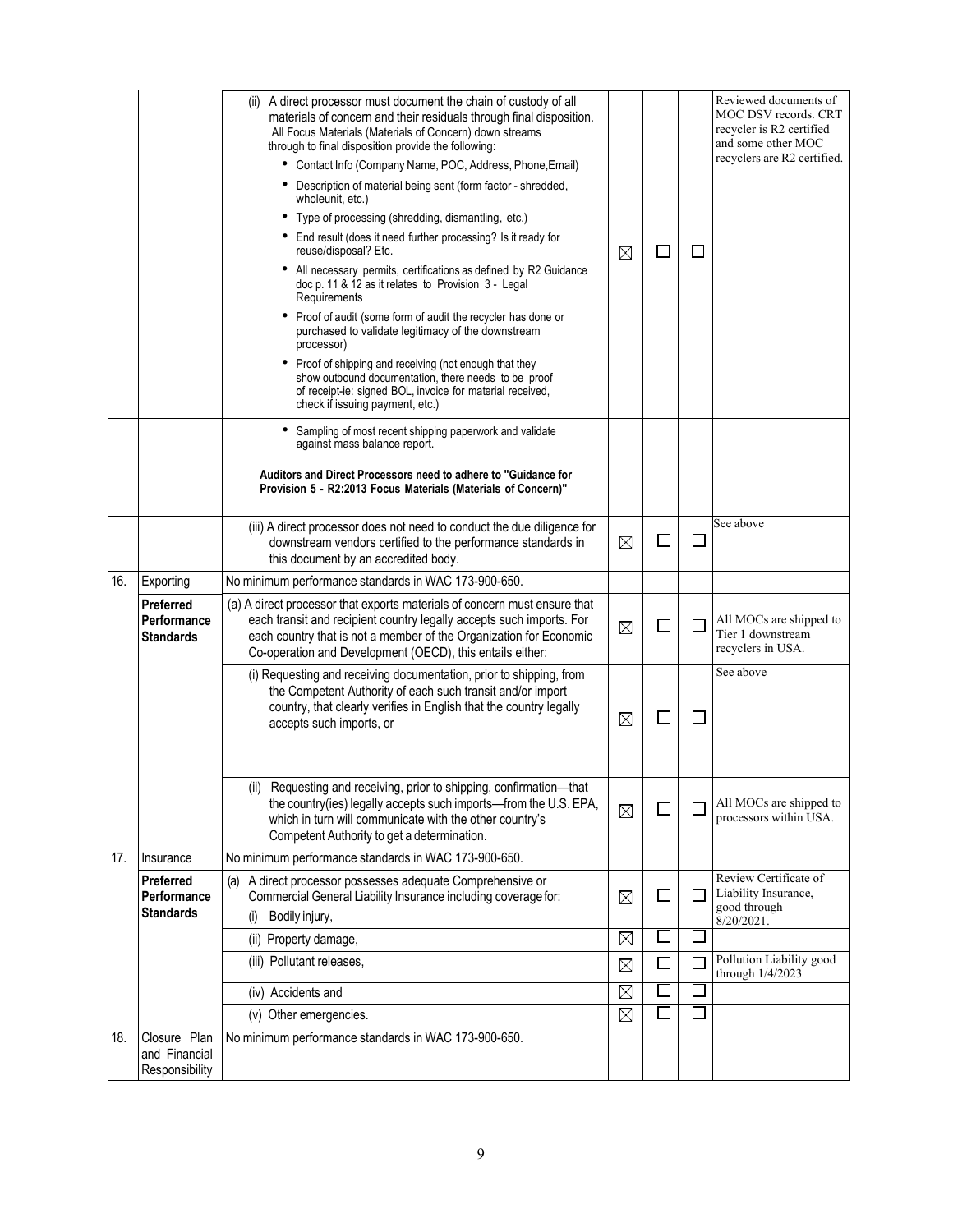|    | Preferred<br>Performance<br><b>Standards</b> | A direct processor must develop and keep current a closure plan and a<br>sufficient financial instrument that assures proper closure of the facility and<br>assures against abandonment of any CEPs, components, parts, materials<br>or residuals.                                                                                                                                                              | $\times$ |  | Reviewed Closure Plan<br>and financial instrument<br>(e.g. bank funds) for<br>cleanup. |
|----|----------------------------------------------|-----------------------------------------------------------------------------------------------------------------------------------------------------------------------------------------------------------------------------------------------------------------------------------------------------------------------------------------------------------------------------------------------------------------|----------|--|----------------------------------------------------------------------------------------|
| 19 | Facility<br>∣Security                        | No minimum performance standards in WAC 173-900-650.                                                                                                                                                                                                                                                                                                                                                            |          |  |                                                                                        |
|    | Preferred<br>Performance<br><b>Standards</b> | A direct processor must have a functioning security program that controls<br>access to all or parts of the processing facility in a manner and to a degree<br>appropriate given the type of CEPs, components, parts, materials, and<br>residuals handled and the needs of the customers served and may include<br>such items such as indoor and outdoor lighting, secured facilities, and<br>perimeter fencing. | $\times$ |  | 24 hour video<br>surveillance system<br>throughout the facility.                       |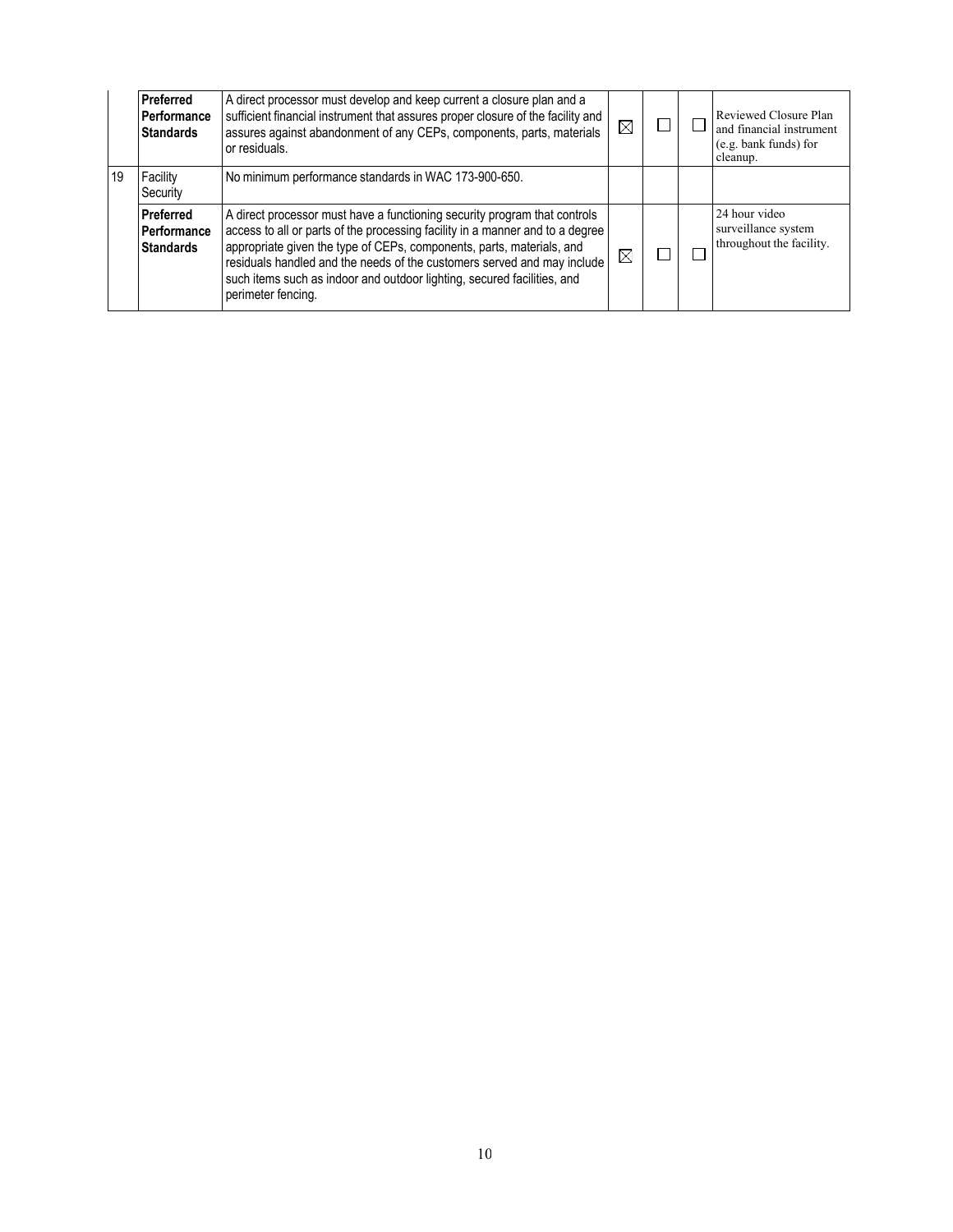| <b>Materials of Concern</b>      | <b>Recycling Process</b> | Fate of<br><b>Materials</b><br><b>Recycled</b>   | <b>Downstream</b><br>Recycler(s) |
|----------------------------------|--------------------------|--------------------------------------------------|----------------------------------|
| <b>Leaded CRT Glass</b>          | Manual disassembly       | Lead smelting                                    | USA - Korea                      |
| Circuit Boards (Whole)           | Manual disassembly       | Precious metal refining<br>(e.g. gold, platinum) | USA - Belgium                    |
| <b>Used Batteries</b>            | Manual disassembly       | Metal recovery (e.g.<br>lithium, nickel).        | <b>USA</b>                       |
| Used Lamps containing<br>Mercury | Manual disassembly       | Retort (e.g. elemental<br>mercury recovery)      | <b>USA</b>                       |
| <b>PCBs</b>                      | Do not accept PCBs       | Not applicable                                   | Not applicable                   |

### **Table-1 – Downstream Handling of Materials of Concern (MOC) for E-Waste, LLC, Lynnwood WA**